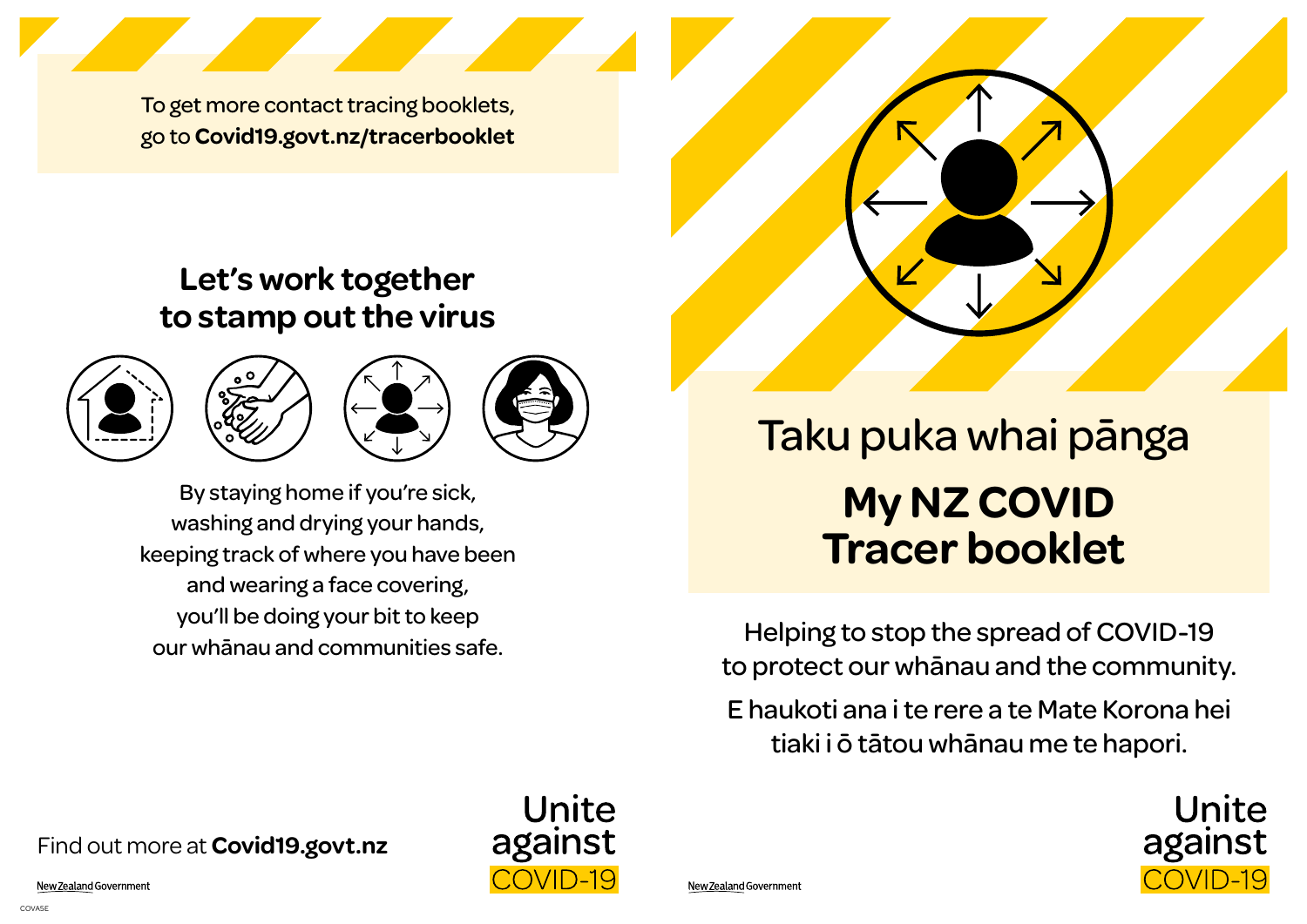#### **This booklet belongs to**

| Name:  |  |
|--------|--|
| Phone: |  |
| Email: |  |

## Keeping track of where we have been is one way we can stop the spread of COVID-19 in New Zealand.

We can do this by keeping track of:

- **Where** we went
- **How** we got there
- **When** we were there
- **Who** we met there

If you have cold or flu symptoms, please **stay home and call Healthline** on 0800 358 5453 for further advice.

For more information on contact tracing, COVID-19 and alert levels visit **www.Covid19.govt.nz** 



### **Track your day EXAMPLE Date: 25 August**

| Time:                                                | How I travelled:                                                                                                                               | Where I went:                                                                   | Who I met:                                                                                        |
|------------------------------------------------------|------------------------------------------------------------------------------------------------------------------------------------------------|---------------------------------------------------------------------------------|---------------------------------------------------------------------------------------------------|
| Start:<br>10.30am<br>Finish:<br>12pm                 | ØBus □ Train □ Walk<br>$\Box$ Car $\Box$ Bike $\Box$ Other<br>From: Korokoro<br>To: Petone<br>Bus/train #: 3520                                | The Warehouse.<br>Petone                                                        | <b>Bus Driver</b><br>Warehouse cashier                                                            |
| Start:<br>12 pm<br>Finish:<br>4.30pm                 | ØBus □ Train Ø Walk<br>□ Car □ Bike<br>$\Box$ Other<br>From: Petone<br>To: Korokoro<br>Bus/train #: 3520                                       | Bus to a friend's<br>house and then<br>walked home.                             | Jared, Ana and kids<br>Lauren and Jess.                                                           |
| Start:<br>4.30 <sub>pm</sub><br>Finish:<br>$6.30$ pm | $\Box$ Bus $\Box$ Train $\Box$ Walk<br>■Car □ Bike □ Other<br>From: Korokoro<br>To: <u>Island Bay</u><br>Bus/train #: _______                  | Kírí pícked me up<br>and we went to<br>Mere's 70th birthday<br>at Maranuí café. | Kírí, Aunt Mere,<br>uncle Míke, Jane,<br>Aíden, Pukí, Jaíme,<br>Tina. 20+ people<br>were present. |
| Start:<br>6.30pm<br>Finish:<br><b>Fpm</b>            | ØBus □ Train □ Walk<br>$\Box$ Car $\Box$ Bike $\Box$ Other<br>From: Island Bay<br>To: Korokoro                                                 | Caught the bus home. Bus Driver                                                 |                                                                                                   |
| Start:<br>Finish:                                    | $\Box$ Bus $\Box$ Train $\Box$ Walk<br>$\Box$ Car $\Box$ Bike $\Box$ Other<br>From: $\frac{1}{\sqrt{1-\frac{1}{2}}\left(1-\frac{1}{2}\right)}$ |                                                                                 |                                                                                                   |

#### **My visitors:**

**Tia from church**

**Notes:** 

**Jane was feeling unwell**